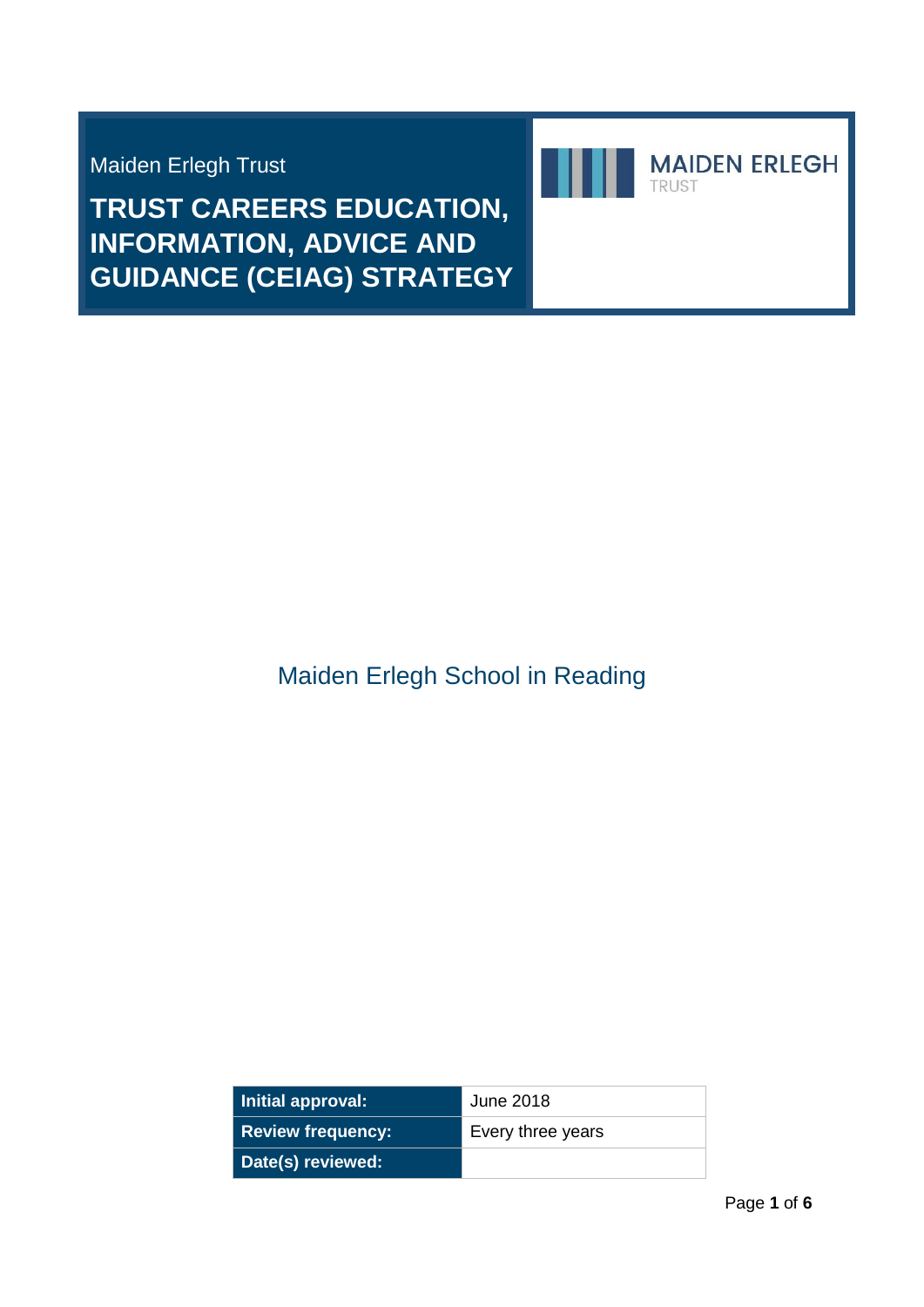# Contents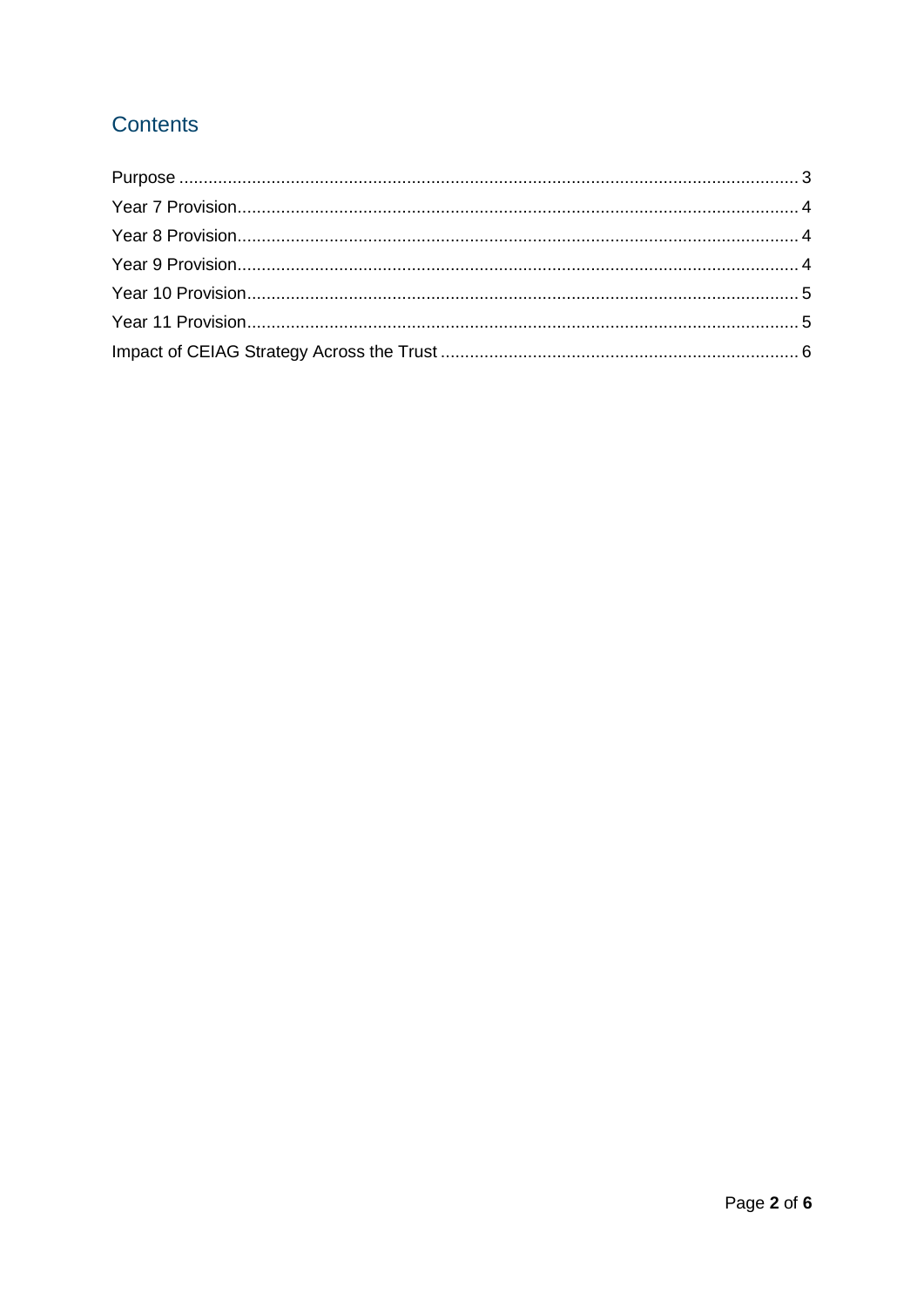## <span id="page-2-0"></span>Purpose:

- To provide a planned programme of careers education and information, advice and guidance (CEIAG) for all students in Years 7-13 across the Trust.
- To provide impartial advice and guidance so that students are aware of the different options available to them and to develop an awareness of the world of work.
- Provide an engaging curriculum which will encourage the development of work-ready skills so that students achieve satisfaction in the world beyond secondary school.
- Provide a differentiated and personalised learning programme that is appropriate to the student's stage of career learning, planning and development.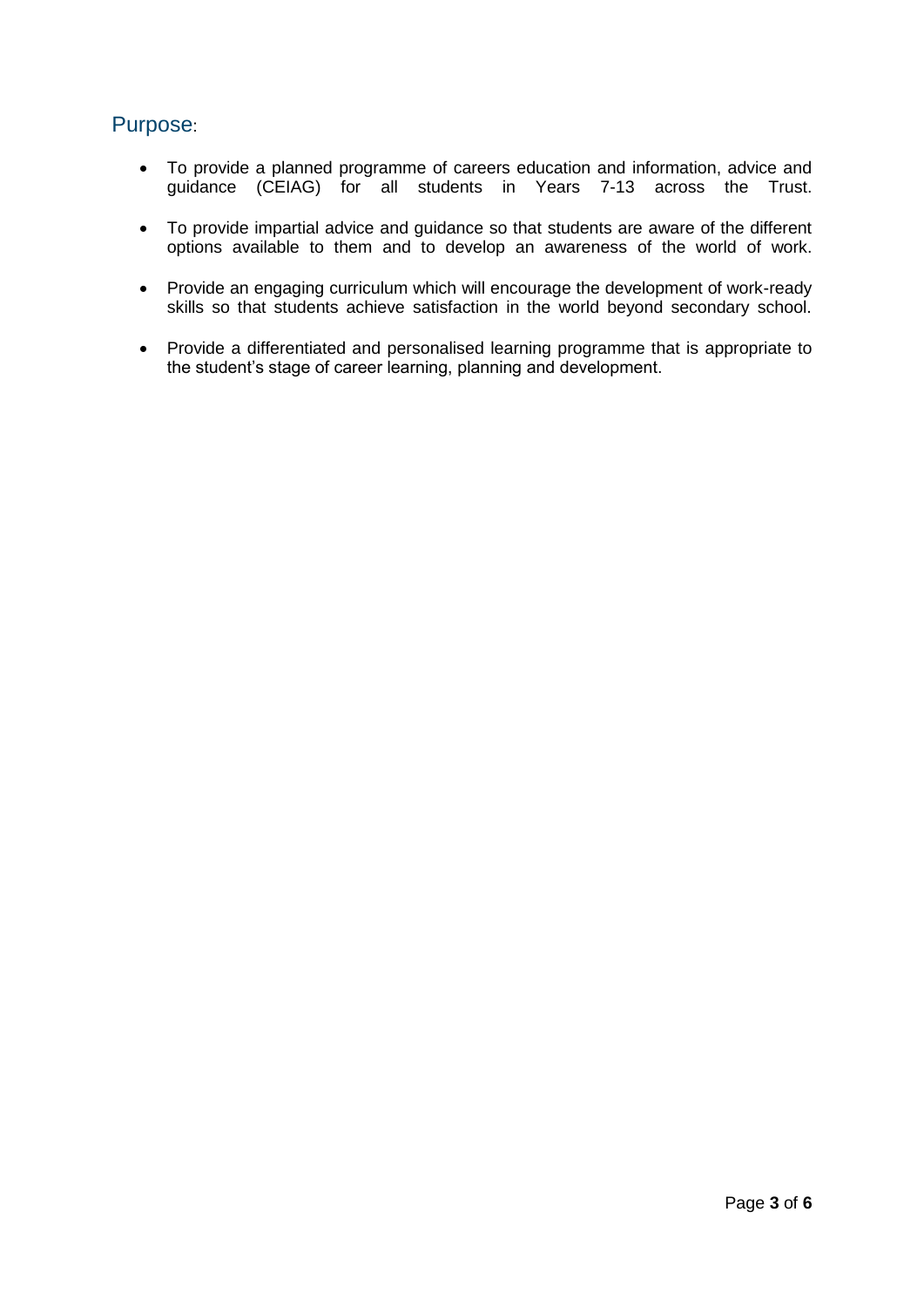### <span id="page-3-0"></span>Year 7 Provision**:**

- CEIAG delivery through the pastoral/PSMSC tutor programme to include enterprise opportunities (ambition, enterprise, identifying opportunities, business skills e.g. marketing, risk and employment laws).
- Skill development through the Passport for Life programme e.g. self-management and organisation
- Careers Fair to explore profession-related options and careers information and guidance
- STEAM day to participate in and explore Science, Technology, Engineering, Art and Design and Mathematics-related career pathways
- Ozobot challenge.
- Confidence and communication group for SEND/Vulnerable students.
- School careers website containing specific CEIAG information.
- Celebration of National Apprenticeship Week.
- Celebration of International Women Into Engineering Day.
- Calendared #Careers weeks to raise awareness of CEIAG and make career links to the curriculum and different subject that students are studying.

#### <span id="page-3-1"></span>Year 8 Provision**:**

- CEIAG delivery through the pastoral/PSMSC tutor programme to include work role and career pathways (GCSE options, strengths and weaknesses, career pathways, local Labour market Information (LMI) and support networks).
- Careers Fair to explore profession-related options and careers information and guidance
- Participation in the Build My Future event to coincide with the options process.
- Lego Mindstorm challenge.
- Employer/enterprise advisor led assemblies e.g. the selection process, presentation skills and the use of social media and Linked In.
- Year 8 Careers assembly: Choosing the right options.
- Access to Start U-Explore software to provide comprehensive careers and education guidance (as part of the Options Process)
- Year 8 Options Assembly / Progress Meetings / Options Surgeries
- Year 8 advice and guidance to support appropriate option choices and future career aspirations
- School careers website containing specific CEIAG information.
- Celebration of National Apprenticeship Week.
- Celebration of International Women Into Engineering Day.
- Calendared #Careers weeks to raise awareness of CEIAG and make career links to the curriculum and different subject that students are studying.

#### <span id="page-3-2"></span>Year 9 Provision**:**

- CEIAG delivery through the pastoral/PSMSC tutor programme to include reputation and personal brand (personal brand, online presence and reputation, the effects of gambling, consumer power and being a young consumer)
- A visit to the 3M Innovation Centre.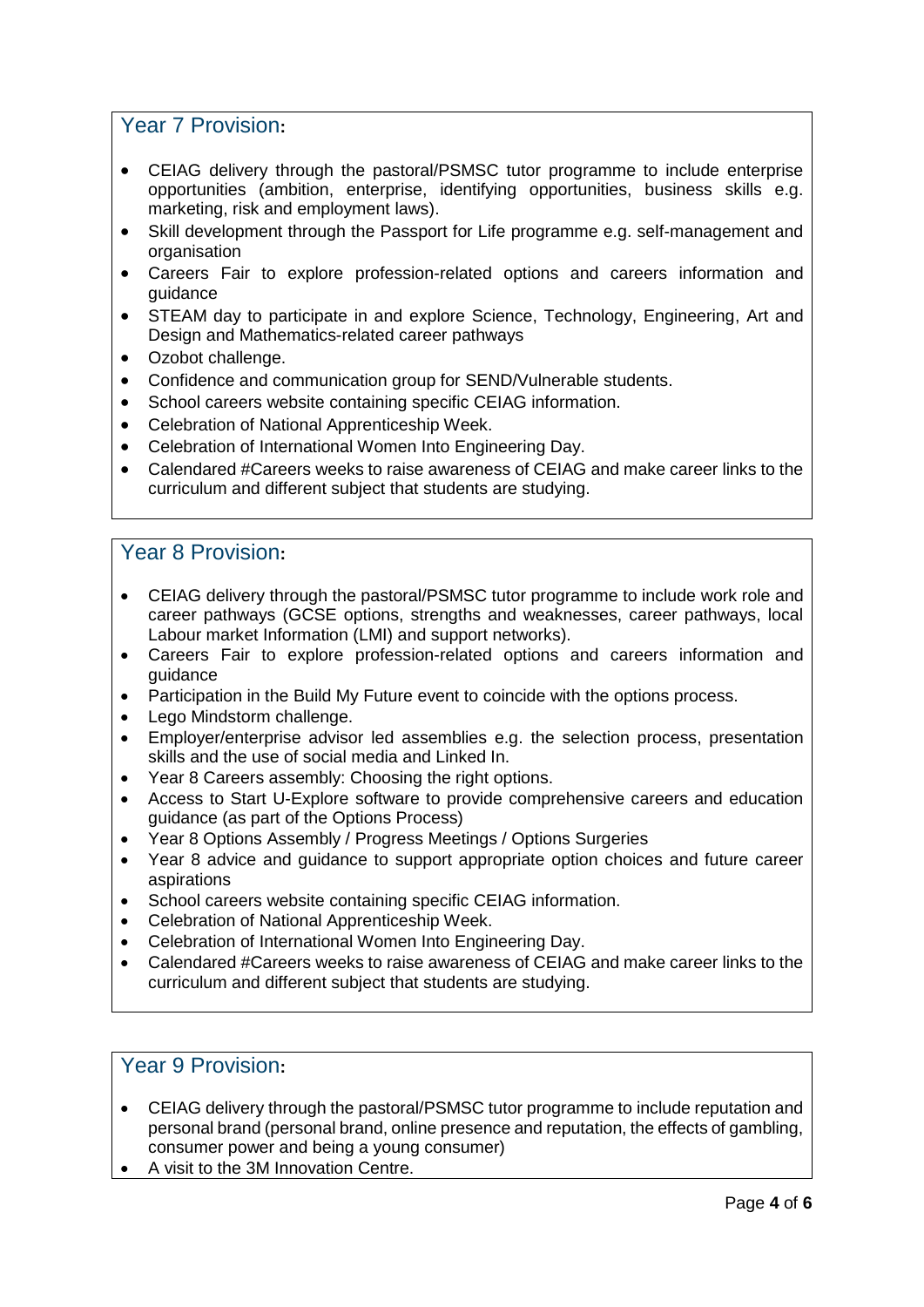- Thales People Like Me STEAM session for females interested in STEAM-related career pathways.
- Tutor sessions to explore work-ready skills and the recruitment process to include CVs and interviews.
- Careers Fair to explore profession-related options and careers information and guidance
- A wide range of careers seminars delivered by visiting professionals to give students specific careers guidance
- Year 9 Careers assembly: An introduction to careers e.g. university, apprenticeships, employment and how to access information.
- Employer/enterprise led assemblies on Apprenticeships, single-track careers, serial careers, portfolio careers and lifestyle careers and engaging with alumni.
- Follow up sessions providing specific information on the university and apprenticeship routes.
- Access to Start U-Explore software to provide comprehensive careers and education guidance
- School careers website containing specific CEIAG information.
- Celebration of National Apprenticeship Week.
- Celebration of International Women Into Engineering Day.
- Calendared #Careers weeks to raise awareness of CEIAG and make career links to the curriculum and different subject that students are studying.

#### <span id="page-4-0"></span>Year 10 Provision**:**

- CEIAG delivery through the pastoral/PSMSC tutor programme to include preparation for work (employment skills, interviews, education, work and apprenticeships, Curriculum Vitae and application forms)
- Participation in a Future Pathways Day to explore potential destinations post 16.
- School careers website containing specific CEIAG information.
- Careers Fair to explore profession-related options and careers information and guidance.
- A wide range of careers seminars delivered by visiting professionals to give students specific careers guidance.
- Access to Start U-Explore software to provide comprehensive careers and education.
- School careers website containing specific CEIAG information.
- Celebration of National Apprenticeship Week.
- Celebration of International Women Into Engineering Day.
- Calendared #Careers weeks to raise awareness of CEIAG and make career links to the curriculum and different subject that students are studying.

# <span id="page-4-1"></span>Year 11 Provision**:**

- CEIAG delivery through the pastoral/PSMSC tutor programme to include rights at work (harassment**,** employer and employee responsibilities**,** unions**,** customer services**,**  corporate brand and careers interviews).
- Student attend a careers interview with the Careers Advisor to provide specific, impartial and bespoke careers guidance and to explore future destination choices.
- Participation in an employer led mock interview.
- Careers Fair to explore profession-related options and careers information and guidance.